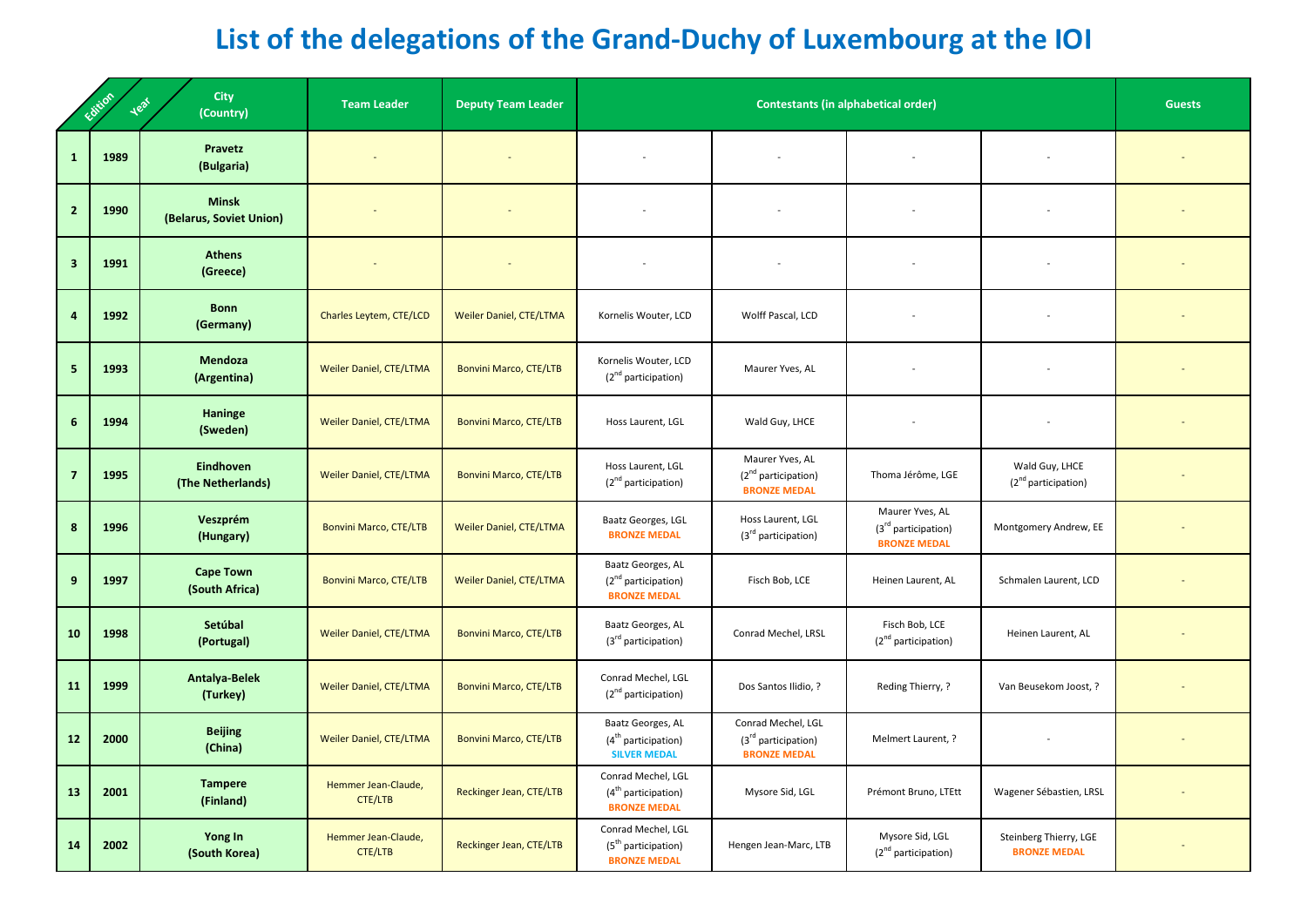| 15 | 2003 | Kenosha<br>(Wisconsin, USA)                | Hemmer Jean-Claude,<br><b>CTE/LTB</b> | Reckinger Jean, CTE/LTB       | Kaufmann Marc, AL                                                       | Kauth Christian, AL                                                  | Mysore Sid, LGL<br>(3 <sup>rd</sup> participation)                             | Wagener Sébastien, LCE<br>$(2nd$ participation)                   |                                                                                 |
|----|------|--------------------------------------------|---------------------------------------|-------------------------------|-------------------------------------------------------------------------|----------------------------------------------------------------------|--------------------------------------------------------------------------------|-------------------------------------------------------------------|---------------------------------------------------------------------------------|
| 16 | 2004 | <b>Athens</b><br>(Greece)                  | Hemmer Jean-Claude,<br><b>CTE/LTB</b> | Reckinger Jean, CTE/LTB       | Kaufmann Marc, AL<br>$(2nd$ participation)                              | Kauth Christian, AL<br>(2e participation)<br><b>BRONZE MEDAL</b>     | Strasser Ben, LCE                                                              | Wagener Sébastien, LCE<br>$(3rd$ participation)                   |                                                                                 |
| 17 | 2005 | <b>Nowy Sącz</b><br>(Poland)               | Hemmer Jean-Claude,<br><b>CTE/LTB</b> | <b>Reckinger Jean, LTB</b>    | Klein Olivier, LTAM                                                     | Mousset Frank, AL                                                    | Sosoe Philippe, LCE                                                            | Strasser Ben, LCE<br>$(2nd$ participation)                        | <b>Wachter Martine</b><br>(guest)                                               |
| 18 | 2006 | Mérida<br>(Yucatán, Mexico)                | Reckinger Jean, CTE/LTB               | Bredemus Luc, CTE/LTEtt       | Kauth Daniel, AL                                                        | Klein Olivier, LTAM<br>(2 <sup>nd</sup> participation)               | Putz Gilles, LHCE                                                              | Strasser Ben, LCE<br>(3 <sup>rd</sup> participation)              |                                                                                 |
| 19 | 2007 | Zagreb<br>(Croatia)                        | <b>Bredemus Luc, CTE/LTMA</b>         | Feiereisen Roger, CTE/LTB     | Kamphaus Christophe, AL                                                 | Kauth Daniel, AL                                                     | Mousset Frank, LAML<br>(2 <sup>nd</sup> participation)                         | Strasser Ben, LCE<br>$(4tn$ participation)<br><b>BRONZE MEDAL</b> |                                                                                 |
| 20 | 2008 | Cairo<br>(Egypt)                           | Reckinger Jean, CTE/LTB               | Bredemus Luc, CTE/LTMA        | Kamphaus Christophe, AL<br>$(2nd$ participation)<br><b>BRONZE MEDAL</b> | Keller Patrick, CTE/LTB                                              | Mousset Frank, LAML<br>(3 <sup>rd</sup> participation)                         | Schnell Michael, LRSL                                             |                                                                                 |
| 21 | 2009 | <b>Plovdiv</b><br>(Bulgaria)               | Bredemus Luc, CTE/LTMA                | Haan Laurent, CTE/AL          | Hemmen Jeff, AL                                                         | Neyens Gilles, AL                                                    | Schnell Michael, LRSL<br>(2 <sup>nd</sup> participation)                       | Wagner Jeff, LTMA                                                 |                                                                                 |
| 22 | 2010 | <b>Waterloo</b><br>(Ontario, Canada)       | Haan Laurent, CTE/AL                  | <b>Bredemus Luc, CTE/LTMA</b> | Englebert Gilles, AL                                                    | Radinovic Marc, LTAM                                                 | Schmol Christophe, LRSL                                                        | Wagner Jeff, LTMA<br>$(2nd$ participation)                        |                                                                                 |
| 23 | 2011 | Pattaya City<br>(Thailand)                 | Reckinger Jean, CTE/LTB               | Bredemus Luc, CTE/LTEtt       | Englebert Gilles, AL<br>(2 <sup>nd</sup> participation)                 | Wagner Jeff, LTMA<br>(3 <sup>rd</sup> participation)                 | Welter Pol, AL                                                                 | Urhausen Jérôme, AL                                               | <b>Kauth Christian</b><br>(invited guest)<br><b>Schmitgen Annick</b><br>(guest) |
| 24 | 2012 | <b>Sirmione-Montichiari</b><br>(Italy)     | Silverio Nino, CTE/LTECG              | Haan Laurent, CTE/LTE         | Breyer Michel, AL                                                       | Englebert Gilles, AL<br>$(3rd$ participation)<br><b>BRONZE MEDAL</b> | Wagner Jeff, LTMA<br>$(4th$ participation)                                     | Welter Pol, AL<br>$(2nd$ participation)                           |                                                                                 |
| 25 | 2013 | <b>Brisbane</b><br>(Queensland, Australia) | Bredemus Luc, CTE/LTMA                | Kauth Christian, EPFL         | Courte Luca, LGL                                                        | Gelhausen Frank, AL                                                  | Pletsch Jo, AL                                                                 | Weinand Bob, AL                                                   |                                                                                 |
| 26 | 2014 | <b>Taipei</b><br>(Taiwan)                  | Jans Jean-Marie, LIO asbl             | Bredemus Luc, LIO asbl        | Englebert Gilles, AL<br>$(4tn$ participation)<br><b>BRONZE MEDAL</b>    | Weinand Bob, AL<br>(2 <sup>nd</sup> participation)                   | Weber Ben, AL                                                                  | Weinand Bob, AL<br>(2 <sup>nd</sup> participation)                |                                                                                 |
| 27 | 2015 | Almaty (Alma-Ata)<br>(Kazakhstan)          | Reckinger Jean, LIO asbl              | Jans Jean-Marie, LIO asbl     | Bosch Sami, AL                                                          | Brauch Nicolas, LEM                                                  | Englebert Gilles, AL<br>(5 <sup>th</sup> participation)<br><b>BRONZE MEDAL</b> | Pletsch Jo, AL<br>(3 <sup>rd</sup> participation)                 |                                                                                 |
| 28 | 2016 | Kazan<br>(Russian Federation)              | Jans Jean-Marie, LIO asbl             | Bredemus Luc, LIO asbl        | Bartholmé Sacha, LGL                                                    | Goerens Olivier, AL                                                  | Laures Christophe, LGE                                                         | Nieuwenhuis Thomas, LTAM                                          |                                                                                 |
| 29 | 2017 | <b>Tehran</b><br>(Iran)                    | Reckinger Jean, LIO asbl              | Jans Jean-Marie, LIO asbl     | Bartholmé Sacha, LGL<br>(2 <sup>nd</sup> participation)                 | Differdange Jarod, NOSL                                              | Nick Oliver, LGL                                                               | Radcliffe Alexander,<br>SGISL                                     |                                                                                 |
| 30 | 2018 | <b>Tsukuba</b><br>(Ibaraki, Japan)         | Jans Jean-Marie, LIO asbl             | Bredemus Luc, LIO asbl        | <b>Briaud Stanislas, LMRL</b>                                           | Differdange Jarod, LCD<br>$(2nd$ participation)                      | Ginter Pascal, LCD                                                             | Marth Raffaël, LEM                                                |                                                                                 |